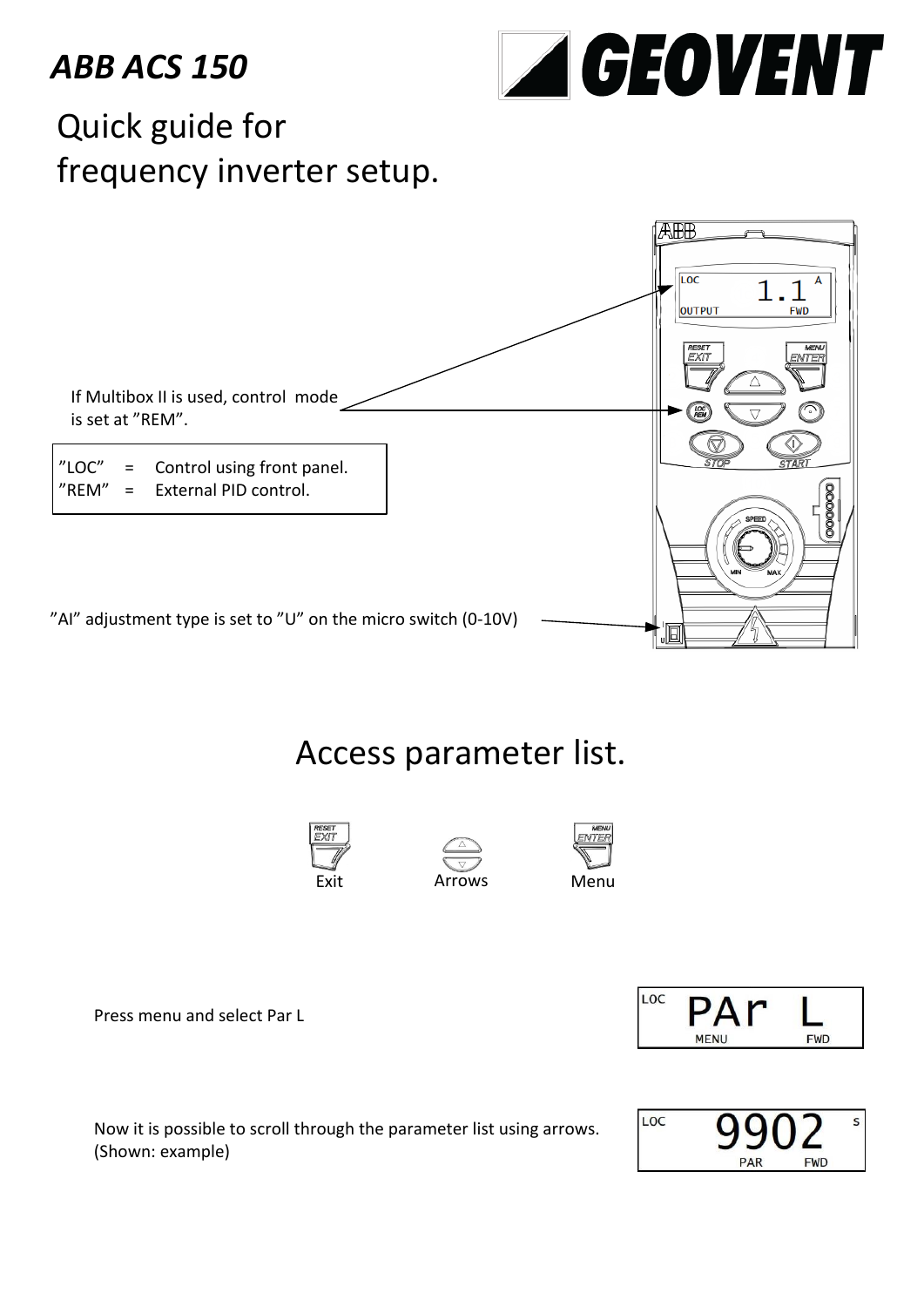## Motor data setup

| Setup the motor's rated voltage as indicated on<br>the motor label. For example 400V          | LOC<br>s<br><b>PAR</b><br><b>FWD</b> |
|-----------------------------------------------------------------------------------------------|--------------------------------------|
| Setup the motor's rated current as indicated on<br>the motor label. For example 2,6A          | LOC<br><b>PAR</b><br><b>FWD</b>      |
| Setup the motor's rated frequency as indicated on<br>the motor label. For example 50Hz        | LOC<br><b>PAR</b><br><b>FWD</b>      |
| Setup the motor's rated speed as indicated on<br>the motor label. For example. 2830 rpm       | LOC<br><b>PAR</b><br><b>FWD</b>      |
| Setup the motor's rated power consumption as indicated on<br>the motor label. For example 4Kw | LOC<br><b>PAR</b><br>FWD             |

# Operation Limits

LOC

Setup the allowed current. In many cases the same as indicated on the label on the motor. For example. 2,6A

Setup minimum frequency. Set at 15Hz. If set lower, both fan and frequency inverter may suffer damage.

**FWD PAR** LOC S Z **PAR FWD** LOC S **FWD PAR** 

20

S

Set max. frequency. Set at max allowed frequency for the current fan.